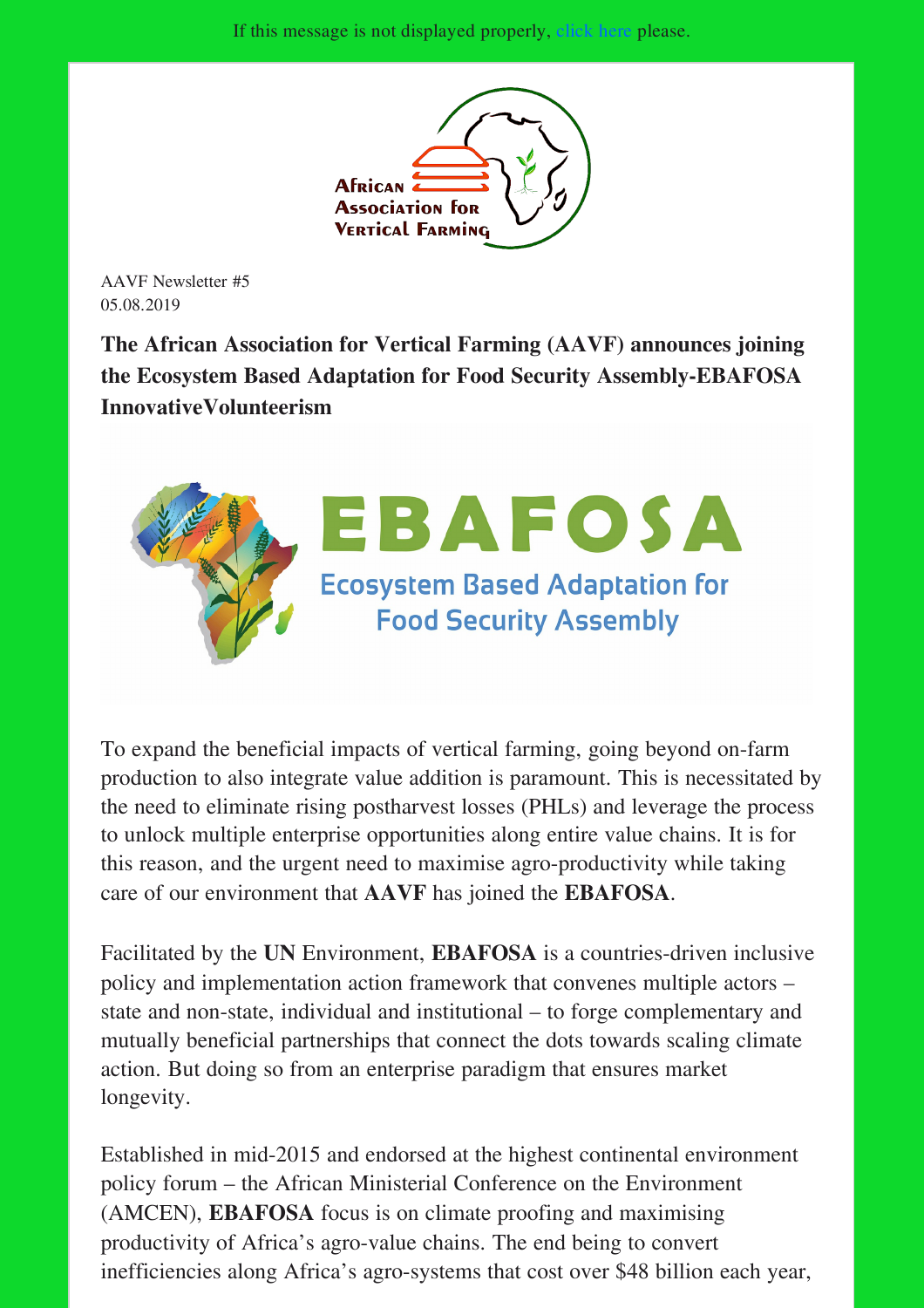into food secure homes, income & enterprise opportunities and macroeconomic expansion. The core strategy applied is enterprise partnerships that decentralise appropriate clean energy – a climate solution - to power value addition of produce sourced from ecological production – a climate solution as well. This as the core, is combined with innovative financing, market incentives and policy feedback to catalyse growth of diverse enterprises with climate action co-benefits along entire value chains.

Youth being the majority in the continent and hence the most significant nonstate actor constituency are key in driving this "connecting the dots" approach. They are structurally guided and inspired to leverage their skills, ongoing work and existing enabling policies, and work collaboratively with their peers of complementary skilling towards undertaking climate action enterprises. Such voluntary mutual & complementary collaborations to drive climate enterprise actions are the EBAFOSA modus operandi called Innovative Volunteerism.

In all these, the EBAFOSA logic is that challenges for actors along Africa's agro-value chains present opportunities for complementary actors with solutions having climate co-benefits. But that these two polar opposites need to be bought together. EBAFOSA provides the inclusive framework where these two polar opposites are brought together for collaborative solutions and unlocking enterprises.

To date, EBAFOSA innovative volunteerism actions are ongoing in over 40 counties across Africa.

AAVF looks forward to working with EBAFOSA and the mentioned stakeholders towards ensuring vertical farming catalyses growth of multiple climate action enterprises in areas of AAVF operations through innovative volunteerism.

Together, lets climate proof and maximise productivity of agro-value chains across Africa for food security, creation of income & enterprise opportunities and expansion of macroeconomies.

## The AAVF

Nothing is impossible. Help Africa Sustain Africa!

Join us at: http://www.aavf.ch http://www.ebafosa.org/

African Association For Vertical Farming (AAVF)